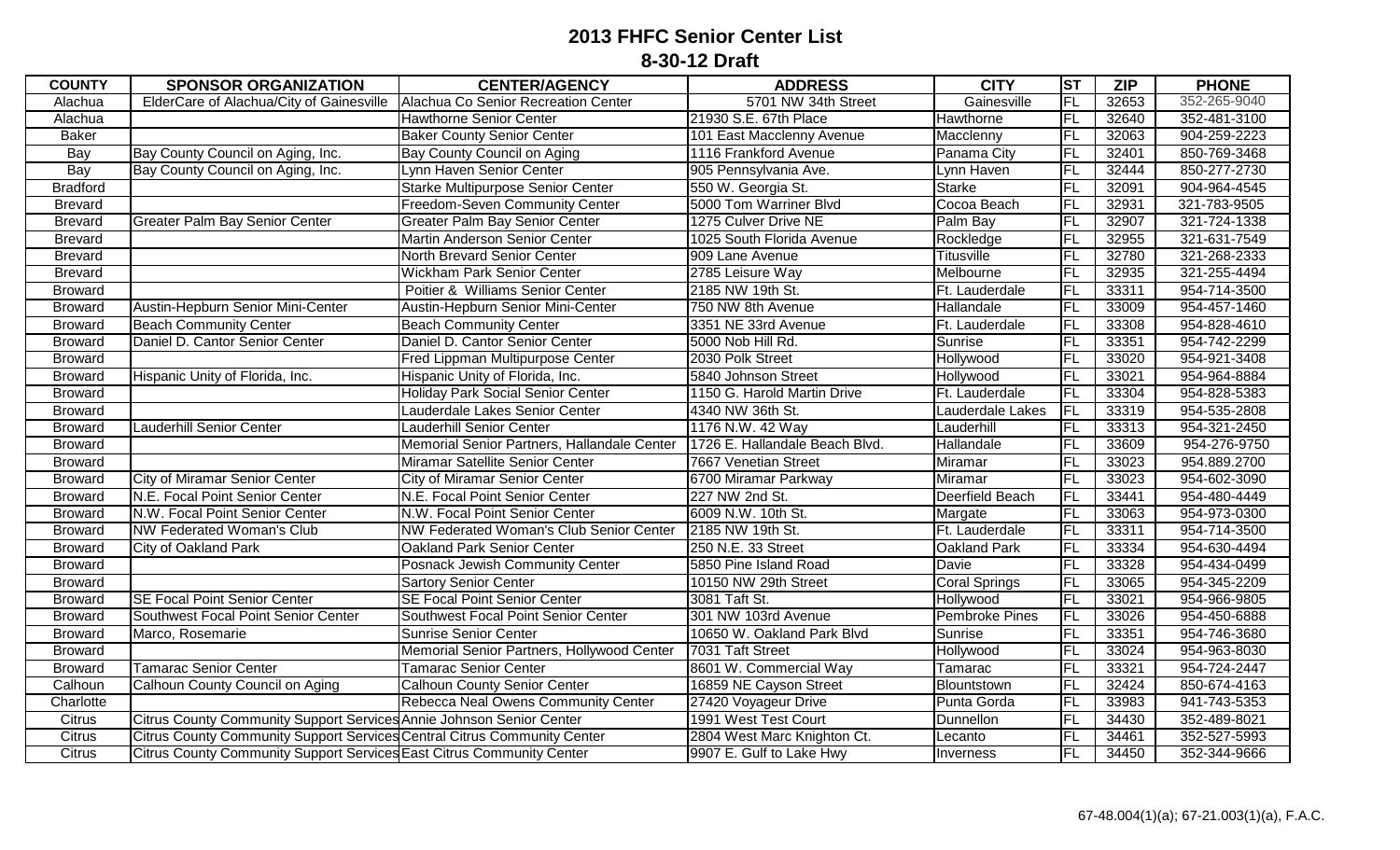| <b>COUNTY</b> | <b>SPONSOR ORGANIZATION</b>                                           | <b>CENTER/AGENCY</b>                                               | <b>ADDRESS</b>              | <b>CITY</b>                  | ST                       | <b>ZIP</b> | <b>PHONE</b> |
|---------------|-----------------------------------------------------------------------|--------------------------------------------------------------------|-----------------------------|------------------------------|--------------------------|------------|--------------|
| <b>Citrus</b> | Citrus County Community Support Services Inverness Community Center   |                                                                    | 1082 N. Paul Dr.            | Inverness                    | FL                       | 34450      | 352-726-1009 |
| <b>Citrus</b> | Lecanto Multipurpose Senior Center                                    | Lecanto Multipurpose Senior Center                                 | 1410 S. Lecanto Highway     | Lecanto                      | FL                       | 34461      | 325-746-1842 |
| <b>Citrus</b> | Citrus County Community Support Services West Citrus Community Center |                                                                    | 8940 W. Veterans Drive      | Homosassa                    | FL                       | 34448      | 352 527-5975 |
| Clay          | Clay County Council on Aging                                          | <b>Green Cove Springs Senior Center</b>                            | 604 Walnut St.              | <b>Green Cove Springs FL</b> |                          | 32043      | 904-284-5977 |
| Clay          | Orange Park Senior Center                                             | Orange Park Senior Center                                          | 414 Stowe Avenue            | <b>Orange Park</b>           | FL                       | 32073      | 904-269-4731 |
| Clay          | <b>Weigel Senior Center</b>                                           | <b>Weigel Senior Center</b>                                        | 3916 Section St             | Middleburg                   | FL                       | 32068      | 904-284-5977 |
| Clay          | <b>William Beam Senior Center</b>                                     | William Beam Senior Center                                         | 100 Commercial Circle       | Keystone Heights             | $\overline{\mathsf{FL}}$ | 32656      | 904-473-2112 |
| Collier       | Senior Connections of SW Florida                                      | Our Place at the Vineyards                                         | 6231 Arbor Blvd West        | Naples                       | FL                       | 34119      | 863-675-1446 |
| Collier       |                                                                       | The Roberts Center                                                 | 905 Roberts Avenue West     | Immokalee                    | FL                       | 34142      | 239-657-2823 |
| Columbia      | <b>Columbia County Senior Services</b>                                | Columbia County Senior Services/Golden Age 480 S.E. Clements Place |                             | Lake City                    | FL                       | 32056      | 386-752-7717 |
| Columbia      |                                                                       | <b>Ft. White Senior Recreation Center</b>                          | 18829 Hwy. 47 South         | Ft. White                    | FL                       | 32056      | 386-497-1504 |
| Columbia      |                                                                       | <b>Richardson Senior Recreation Center</b>                         | 628 Alison Ct.              | Lake City                    | FL                       | 32056      | 386-755-0235 |
| DeSoto        | Senior Friendship Center of DeSoto Co.                                | Senior Friendship Center of DeSoto Co.                             | 23 N Polk Avenue            | Arcadia                      | FL                       | 34255      | 863-494-5965 |
| <b>Dixie</b>  | Suwanee River Economic Council                                        | <b>Cross City Senior Center</b>                                    | 314 NE 255th Street         | <b>Cross City</b>            | $\overline{\mathsf{FL}}$ | 32628      | 386-362-4115 |
| Duval         | City of Jacksonville Adult Services                                   | Arlington Senior Center                                            | 1078 Rogero Rd              | Jacksonville                 | FL                       | 32211      | 904-723-6142 |
| Duval         | City of Jacksonville Adult Services                                   | <b>Bennie Furlong Senior Center</b>                                | 281 South 19th Avenue South | Jacksonville                 | FL                       | 32250      | 904-241-3796 |
| Duval         | City of Jacksonville Adult Services                                   | Charlie Joseph Senior Center                                       | 6943 Buffalo Avenue         | Jacksonville                 | FL                       | 32208      | 904-765-7522 |
| Duval         | City of Jacksonville Adult Services                                   | City of Jacksonville                                               | 8200 Kona Avenue            | Jacksonville                 | FL                       | 32211      | 904-726-5162 |
| Duval         | City of Jacksonville Adult Services                                   | <b>Clanzel Brown Community Center</b>                              | 4415 Moncrief Road          | Jacksonville                 | FL                       | 32209      | 904-764-8752 |
| Duval         | City of Jacksonville Adult Services                                   | <b>Hammond Senior Center</b>                                       | 3312 W. 12th Street         | Jacksonville                 | FL                       | 32254      | 904-786-8554 |
| Duval         | City of Jacksonville Adult Services                                   | J. S. Johnson Senior Center                                        | 1112 Jackson Street         | Jacksonville                 | FL                       | 32204      | 904-630-0948 |
| Duval         |                                                                       | Jewish Families & Community Services                               | 3367 Pickwick Dr., S        | Jacksonville                 | FL                       | 32257      | 904-394-5722 |
| Duval         | City of Jacksonville Adult Services                                   | Jim Fortuna Senior Center                                          | 11751 McCormick Rd.         | Jacksonville                 | FL                       | 32225      | 904-996-0211 |
| Duval         | City of Jacksonville Adult Services                                   | Lane Wiley Senior Center                                           | 6710 Wiley Road             | Jacksonville                 | FL                       | 32210      | 904-783-6589 |
| Duval         | City of Jacksonville Adult Services                                   | Leroy Clemons Senior Center                                        | 55 Jackson Ave.             | Jacksonville                 | FL                       | 32220      | 904-693-4918 |
| Duval         | City of Jacksonville Adult Services                                   | Lincoln Villa Senior Center                                        | 7866 New Kings Road         | Jacksonville                 | FL                       | 32219      | 904-765-2654 |
| Duval         | City of Jacksonville Adult Services                                   | <b>Longbranch Senior Center</b>                                    | 4110 Franklin Street        | Jacksonville                 | FL                       | 32206      | 904-630-0893 |
| Duval         | City of Jacksonville Adult Services                                   | Louis Dinah Senior Center                                          | 1805 Flag St.               | Jacksonville                 | FL                       | 32209      | 904-630-0728 |
| Duval         | City of Jacksonville Adult Services                                   | <b>Mandarin Senior Center</b>                                      | 3848 Hartley Rd             | Jacksonville                 | FL                       | 32257      | 904-630-0928 |
| Duval         | City of Jacksonville Adult Services                                   | Mary Singleton Senior Center                                       | 150 East First St           | Jacksonville                 | FL                       | 32206      | 904-630-0995 |
| Duval         | City of Jacksonville Adult Services                                   | Maxville Senior Center                                             | 10865 Pennsylvanie Avenue   | Jacksonville                 | FL                       | 32234      | 904-289-7157 |
| Duval         | City of Jacksonville Adult Services                                   | <b>Moncrief Senior Center</b>                                      | 5713 Teeler Avenue          | Jacksonville                 | FL                       | 32208      | 904-764-0330 |
| Duval         | Neptune Beach Senior Center                                           | Neptune Beach Senior Center                                        | 2004 Forest Avenue          | Neptune Beach                | FL                       | 32266      | 904-270-1688 |
| Duval         | City of Jacksonville Adult Services                                   | Oceanway Senior Center                                             | 12215 Sago Avenue West      | Jacksonville                 | FL                       | 32218      | 904-696-4331 |
| Duval         | City of Jacksonville Adult Services                                   | <b>Riverview Senior Center</b>                                     | 9620 Water St               | Jacksonville                 | FL                       | 32208      | 904-765-7511 |
| Duval         | City of Jacksonville Adult Services                                   | <b>Wallace Small Senior Center</b>                                 | 1083 Line Street            | Jacksonville                 | FL                       | 32209      | 904-630-0724 |
| Escambia      | City of Pensacola Parks & Rec                                         | Bayview Senior Rec. Center                                         | 2000 E. Lloyd Street        | Pensacola                    | F <sub>L</sub>           | 32503      | 850-436-5190 |
| Escambia      |                                                                       | <b>Cantonment Center COA</b>                                       | 132 Mintz Lane              | Cantonment                   | FL                       | 32533      | 850-968-6259 |
| Escambia      |                                                                       | <b>Century Senior Center</b>                                       | 6025 Industrial Blvd.       | Century                      | FL                       | 32535      | 850-256-1012 |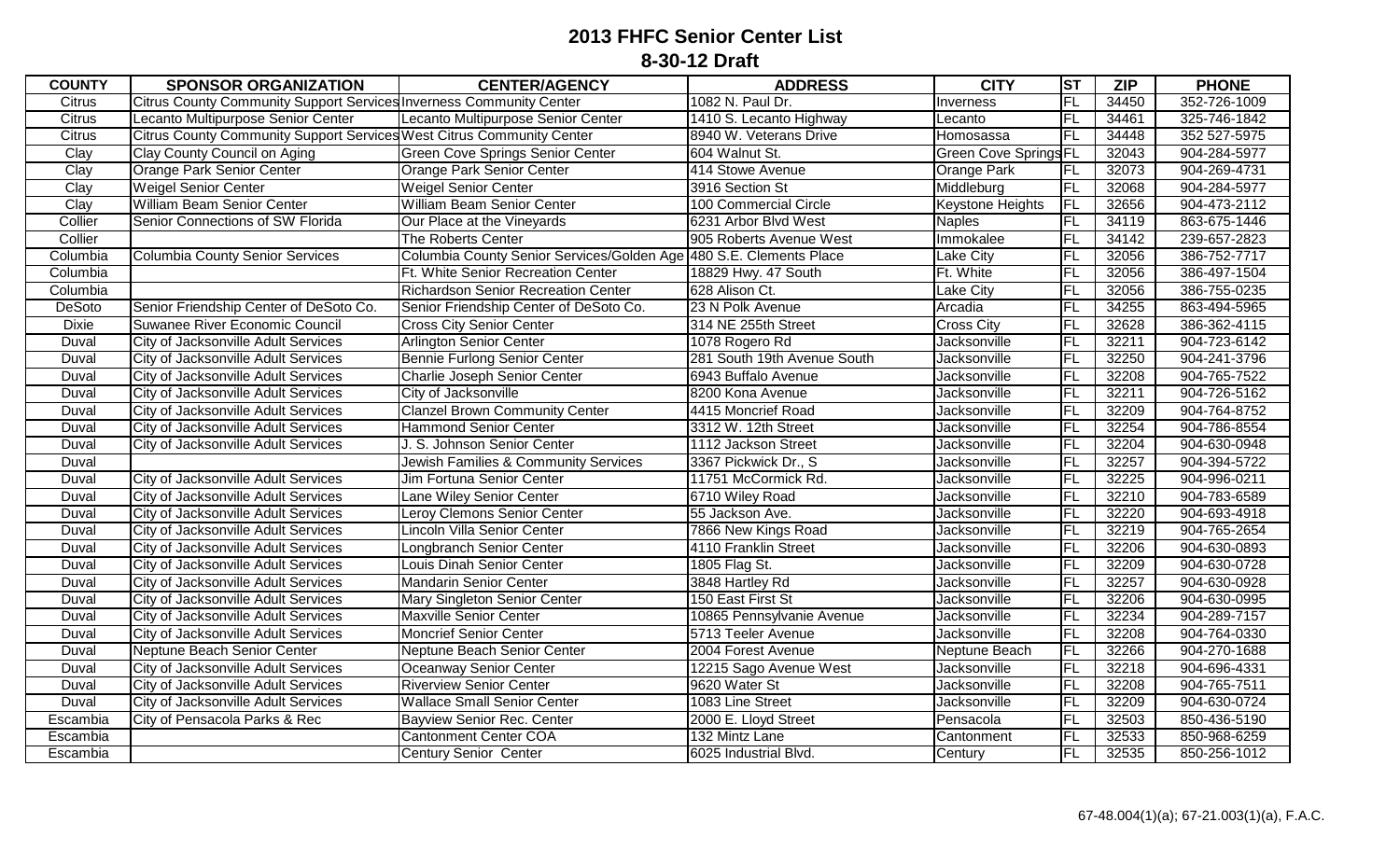| <b>COUNTY</b>       | <b>SPONSOR ORGANIZATION</b>             | <b>CENTER/AGENCY</b>                                         | <b>ADDRESS</b>                 | <b>CITY</b>        | <b>ST</b>       | <b>ZIP</b> | <b>PHONE</b> |
|---------------------|-----------------------------------------|--------------------------------------------------------------|--------------------------------|--------------------|-----------------|------------|--------------|
| Escambia            |                                         | Felix Miga Senior Center (WESCO)                             | 904 North 57th Avenue          | Pensacola          | FL              | 32506      | 850-453-7431 |
| Franklin            | City of Apalachicola                    | <b>Holy Family Senior Center</b>                             | 203 Seventh Street             | Apalachicola       | FL              | 32320      | 850-653-8715 |
| Flagler             | <b>Flagler County Senior Center</b>     | <b>Flagler County Senior Center</b>                          | 1000 Belle Terre Boulevard     | Palm Coast         | FL              | 32164      | 386-437-7300 |
| Flagler             |                                         | <b>Wickline Senior Center</b>                                | 800 S. Daytona Avenue          | Flagler Beach      | F <sub>L</sub>  | 32136      | 386-437-7300 |
| Gadsden             |                                         | Gadsden Senior Services                                      | 79 LaSalle Leffall Drive,      | Quincy             | FL              | 32351      | 850-627-2223 |
| Gilchrist           |                                         | <b>Trenton Senior Center</b>                                 | 1107 North Main Street         | Trenton            | <b>FL</b>       | 32693      | 352-463-3160 |
| Gulf                | <b>Gulf County Senior Citizens</b>      | <b>Gulf County Senior Citizens</b>                           | 120 Library Dr.                | Port St. Joe       | FL              | 32456      | 850-229-8466 |
| Hamilton            |                                         | Hamilton County Multipurpose Center                          | 1509 SW 1 Street               | Jasper             | FL              | 32052      | 386-792-1670 |
| Hendry              |                                         | L.J. Nobles Senior Center                                    | 475 E. Cowboy Way              | LaBelle            | FL              | 33935      | 863-675-1446 |
| Hernando            |                                         | <b>Brooksville Enrichment Center</b>                         | 11375 Cortez Blvd.             | <b>Brooksville</b> | FL              | 34601      | 352-544-5900 |
| Hillsborough        | City of Tampa                           | <b>Barksdale Senior Center</b>                               | 1801 North Lincoln Avenue      | Tampa              | FL              | 33607      | 813-348-1180 |
| Hillsborough        |                                         | <b>Brandon Senior Center</b>                                 | 612 Parsons Avenue             | Brandon            | FL              | 33510      | 813-635-8064 |
| Hillsborough        | Life Enrichment Senior Center           | Life Enrichment Senior Center                                | 9704 North Boulevard           | Tampa              | <b>FL</b>       | 33612      | 813-932-0241 |
| Hillsborough        |                                         | Lutz Senior Center                                           | 112 First Avenue NW            | Lutz               | FL              | 33549      | 813-264-3803 |
| Hillsborough        |                                         | Oldsmar Senior Center                                        | 127 State Street West          | Oldsmar            | F               | 33677      | 813-749-1195 |
| Hillsborough        |                                         | <b>Plant City Senior Center</b>                              | 1205 S. Walter Street          | <b>Plant City</b>  | FL              | 33566      | 813-757-3824 |
| Hillsborough        |                                         | <b>Riverside Senior Center</b>                               | 829 West Dr. MLK Blvd. Ste 105 | Tampa              | FL              | 33603      | 813-272-7108 |
| Hillsborough        |                                         | <b>Ruskin Senior Center</b>                                  | 901 6th Street SE              | <b>Ruskin</b>      | FL              | 33570      | 813-672-1106 |
| Hillsborough        | <b>Hillsborough County</b>              | Town 'N Country Senior Center                                | 7606 Paula Drive               | Tampa              | FL              | 33615      | 813-272-6827 |
| Hillsborough        |                                         | <b>West Shore Senior Center</b>                              | 4102 West Spruce Street        | Tampa              | <b>FL</b>       | 33609      | 813-554-5156 |
| Hillsborough        |                                         | Wimauma Senior Center                                        | 5714 North St.                 | Tampa              | <b>FL</b>       | 33598      | 813-671-7672 |
| Holmes              |                                         | <b>Holmes County COA</b>                                     | 210 W. Kansas Street           | <b>Bonifay</b>     | FL              | 32425      | 850-547-1611 |
| <b>Indian River</b> | Senior Resource Association             | Sebastian Senior Center                                      | 815 Davis St                   | Sebastian          | FL              | 32958      | 772-388-5827 |
| <b>Indian River</b> | Senior Resource Association             | Vero Beach (Schumann Hall) Senior Center                     | 686 14th Street                | Vero Beach         | $\overline{FL}$ | 32960      | 772-469-2060 |
| Jackson             | <b>Jackson County Senior Citizens</b>   | Jackson County Senior Citizens Graceville                    | 5400 Cliff St.                 | Graceville         | FL              | 32440      | 850-263-4650 |
| Jackson             | Jackson County Senior Citizens          | Jackson County Senior Citizens Marianna                      | 2830 Wynn Street               | Marrianna          | FL              | 32448      | 850-482-5028 |
| Jefferson           | Jefferson County Senior Citizens Center | Jefferson County Senior Citizens Center                      | 1155 N. Jefferson St.          | Monticello         | $\overline{FL}$ | 32344      | 850-342-0242 |
| Lafayette           |                                         | Lafayette Senior Center                                      | 114 Community Circle           | Mayo               | FL              | 32066      | 386-294-2202 |
| Lake                |                                         | <b>Eustis Senior Center</b>                                  | 301 Ward Street                | Eustis             | <b>FL</b>       | 32726      | 352-589-7113 |
| Lake                |                                         | <b>Groveland Community Center</b>                            | 755 W. Broad Street            | Groveland          | FL              | 34736      | 352-429-2141 |
| Lake                |                                         | Leesburg Senior Center/Paisley Community Ce 1211 Penn Street |                                | Leesburg           | FL              | 34748      | 352-326-3370 |
| Lee                 | <b>Island Senior Program</b>            | <b>Island Senior Program</b>                                 | 2401 Library Way               | Sanibel            | FL              | 33957      | 239-472-5743 |
| Lee                 | Lake Kennedy Center                     | Lake Kennedy Center                                          | 400 Santa Barbara Blvd         | Cape Coral         | FL              | 33915      | 239-574-0575 |
| Lee                 |                                         | North Fort Myers Senior Center                               | 5170 Orange Grove Blvd         | North Fort Myers   | FL              | 33903      | 239-656-7760 |
| Lee                 | <b>Tony Rotino Senior Center</b>        | <b>Tony Rotino Senior Center</b>                             | 5817 Driftwood Pkwy            | Cape Coral         | <b>FL</b>       | 33904      | 239-574-0807 |
| Leon                | <b>Tallahassee Senior Services</b>      | <b>Tallahassee Senior Center</b>                             | 1400 N. Monroe Street          | Tallahassee        | FL              | 32303      | 850-891-4000 |
| Levy                |                                         | Chiefland Multipurpose Senior Center                         | 305 SW 1st St.                 | Chiefland          | <b>FL</b>       | 32626      | 352-493-6709 |
| Liberty             | Liberty Sr. Citizens Center             | Liberty Sr. Citizens Center                                  | 15629 NW CR 12                 | <b>Bristol</b>     | FL              | 32321      | 850-643-5613 |
| Madison             | Senior Citizens Council of Madison      | Senior Citizens Council of Madison                           | 486 S.W. Rutledge Street       | Madison            | FL              | 32340      | 850-973-4241 |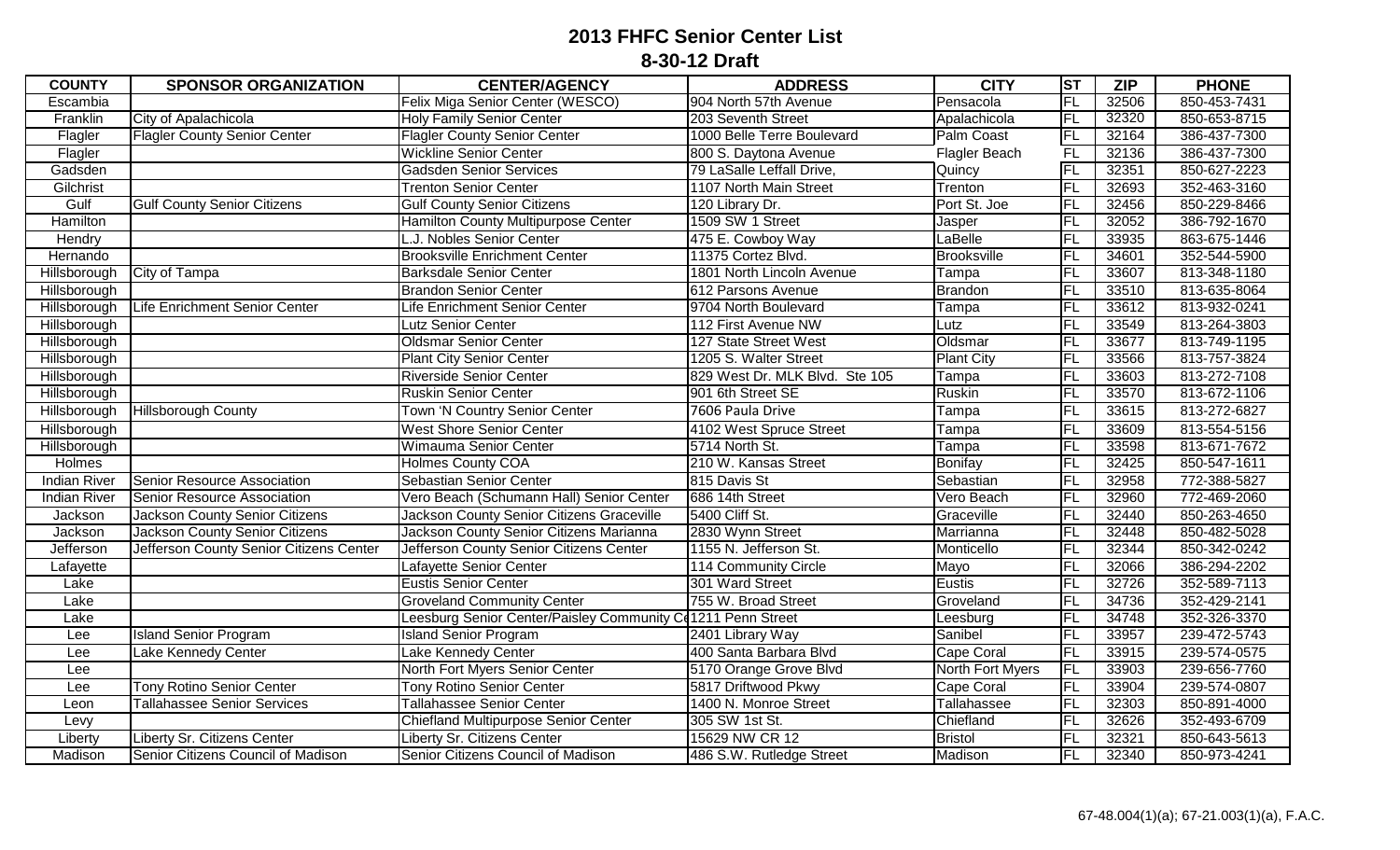| <b>COUNTY</b> | <b>SPONSOR ORGANIZATION</b>        | <b>CENTER/AGENCY</b>                                          | <b>ADDRESS</b>                    | <b>CITY</b>           | <b>ST</b> | <b>ZIP</b> | <b>PHONE</b> |
|---------------|------------------------------------|---------------------------------------------------------------|-----------------------------------|-----------------------|-----------|------------|--------------|
| Manatee       | Meals on Wheels Plus               | Renaissance on 9th                                            | 811 23rd. Ave. East               | Bradenton             | FL        | 34208      | 941-749-0100 |
| Marion        |                                    | 8th Avenue Senior Center                                      | 830 NE 8th Avenue                 | <b>Ocala</b>          | FL        | 34470      | 352-629-8545 |
| Marion        |                                    | Belleview - St. Theresa's Catholic Church                     | 11528 SE Highway 301              | <b>Belleview</b>      | FL        | 34420      | 352-245-5357 |
| Marion        |                                    | <b>Harvey Fellowship Dining</b>                               | 1415 NW 5 Street                  | Oca <sub>la</sub>     | F         | 34475      | 352-622-2480 |
| Marion        |                                    | Ocala Mutipurpose Senior Center                               | 2001 SE 32nd Avenue               | Ocala                 | FL        | 34471      | 352-401-3918 |
| Marion        |                                    | St. Joseph of the Forest Catholic Church                      | 17301 E Highway 40                | <b>Silver Springs</b> | F         | 34489      | 352-625-6540 |
| Martin        | Martin County Council on Aging     | Log Cabin Senior Center                                       | 2369 NE Dixie Hwy                 | Jensen Beach          | <b>FL</b> | 34957      | 772-334-2926 |
| Martin        | Martin County Council on Aging     | Martin County Council on Aging                                | 1071 E. 10th Street               | Stuart                | <b>FL</b> | 34955      | 772-283-2242 |
| Miami-Dade    |                                    | <b>Allapattah Community Center</b>                            | 2257 NW River Dr                  | Miami                 | FL        | 33142      | 305-633-0466 |
| Miami-Dade    | <b>Southwest Social Services</b>   | Armando Badia Senior Center                                   | 25 Tamiami Blvd.                  | Miami                 | <b>FL</b> | 33144      | 305-261-6202 |
| Miami-Dade    | Southwest Social Services          | <b>Bird Road Senior Center</b>                                | 14619 SW 42nd Street              | Miami                 | F         | 33175      | 305-485-8832 |
| Miami-Dade    | Lt Havana Activities & Nut. Center | <b>Carrol Manor Center</b>                                    | 3667 South Miami Ave              | Miami                 | <b>FL</b> | 33133      | 305-856-6275 |
| Miami-Dade    | Lt Havana Activities & Nut. Center | <b>Casa Devon Nutrition Center</b>                            | 11250 SW 197 St                   | Miami                 | <b>FL</b> | 33157      | 305-233-7315 |
| Miami-Dade    |                                    | <b>Catholic Community Senior Center</b>                       | 9900 NE 2nd Ave                   | Miami Shores          | <b>FL</b> | 33138      | 305-751-5203 |
| Miami-Dade    |                                    | City of Miami Beach Senior Center                             | 2700 Sheridan Avenue              | Miami Beach           | FL        | 33140      | 305-604-4801 |
| Miami-Dade    | <b>Southwest Social Services</b>   | <b>College Park Towers Senior Center</b>                      | 10709 SW 109 Court                | Miami                 | <b>FL</b> | 33176      | 305-261-6202 |
| Miami-Dade    |                                    | <b>Colonel Harry Zubkoff Center</b>                           | 55 NW 199th St                    | N Miami Beach         | FL        | 33169      | 305-770-3132 |
| Miami-Dade    |                                    | <b>Coral Gables Senior Center</b>                             | 642 Anastasia Avenue              | Coral Gables          | FL        | 33134      | 305-460-5608 |
| Miami-Dade    | Lt Havana Activities & Nut. Center | Dr Olga Maria Martinez Senior Center                          | Kendall Drive and SW 152nd Avenue | Miami                 | FL        | 33196      |              |
| Miami-Dade    | Lt Havana Activities & Nut. Center | <b>Council Towers Center</b>                                  | 533 Collins Ave                   | Miami Beach           | FL        | 33139      | 305-532-8576 |
| Miami-Dade    |                                    | GALATA Intergenerational Community Center 916 N. Flagler Ave. |                                   | Homestead             | FL        | 33030      | 305-242-7060 |
| Miami-Dade    | Lt Havana Activities & Nut. Center | <b>Goodlet Park Senior Center</b>                             | 900 West 44 Place                 | Hialeah               | <b>FL</b> | 33013      | 305-558-1089 |
| Miami-Dade    |                                    | Homestead/Florida City Neighborhood Center 1600 NW 6th Court  |                                   | <b>Florida City</b>   | <b>FL</b> | 33034      | 305-242-7650 |
| Miami-Dade    |                                    | <b>Issac Withers Enrichment Center</b>                        | 21300 SW 122 Ave                  | Goulds                | <b>FL</b> | 33170      | 305-235-1958 |
| Miami-Dade    |                                    | <b>Jack Orr Senior Center</b>                                 | 550 NW 5th St                     | Miami                 | FL        | 33128      | 305-579-5588 |
| Miami-Dade    |                                    | <b>Jollivette Senior Center</b>                               | 6319 NW 24 Place                  | Miami                 | FL        | 33147      | 305-693-2706 |
| Miami-Dade    |                                    | Leonard Batz Senior Center                                    | 150 NE 69 St                      | Miami                 | FL        | 33138      | 305-754-5428 |
| Miami-Dade    | Lt Havana Activities & Nut. Center | Lt Havana Activities & Nut. Center                            | 700 S.W. 8th St.                  | Miami                 | <b>FL</b> | 33130      | 305-858-0887 |
| Miami-Dade    |                                    | Malcolm Ross Senior Center                                    | 2800 NW 18th Avenue               | Miami                 | FL        | 33142      | 305-633-0462 |
| Miami-Dade    |                                    | Marjorie & William McDonald Center                            | 17051 NE 19th Place               | N Miami Beach         | FL        | 33162      | 305-947-7581 |
| Miami-Dade    | Lt Havana Activities & Nut. Center | Metropolitan-Haley Sofge Senior Center                        | 1407 NW 7th St                    | Miami                 | <b>FL</b> | 33125      | 305-649-5311 |
| Miami-Dade    | Miami Beach Senior Center          | Miami Beach Senior Center                                     | 610 Espanola Way                  | Miami Beach           | FL        | 33139      | 305-673-6060 |
| Miami-Dade    | City of Miami Springs              | Miami Springs Senior Center                                   | 343 Payne Dr.                     | Miami Springs         | <b>FL</b> | 33166      | 305-805-5160 |
| Miami-Dade    |                                    | Mildred and Claude Pepper Towers                              | 2350 NW 54th St                   | Miami                 | FL        | 33174      | 305-638-5500 |
| Miami-Dade    | Lt Havana Activities & Nut. Center | Mildred Pepper Multi-Purpose Senior Center                    | 10600 SW 4th Street               | <b>Sweet Water</b>    | FL        | 33174      | 305-552-1319 |
| Miami-Dade    |                                    | <b>Myers Senior Center</b>                                    | 450 SW 5 St                       | Miami                 | <b>FL</b> | 33130      | 305-856-4701 |
| Miami-Dade    |                                    | Naranja Neighborhood Center                                   | 13961 SW 264th St                 | Naranja               | FL        | 33032      | 305-258-5471 |
| Miami-Dade    |                                    | New Horizons Community Mental Health Neigh 1251 NW 36th St    |                                   | Miami                 | FL        | 33142      | 305-635-0003 |
| Miami-Dade    |                                    | Opa-Locka Senior Focal Point                                  | 16405 NW 25th Avenue              | Opa-Locka             | <b>FL</b> | 33054      | 305-620-3975 |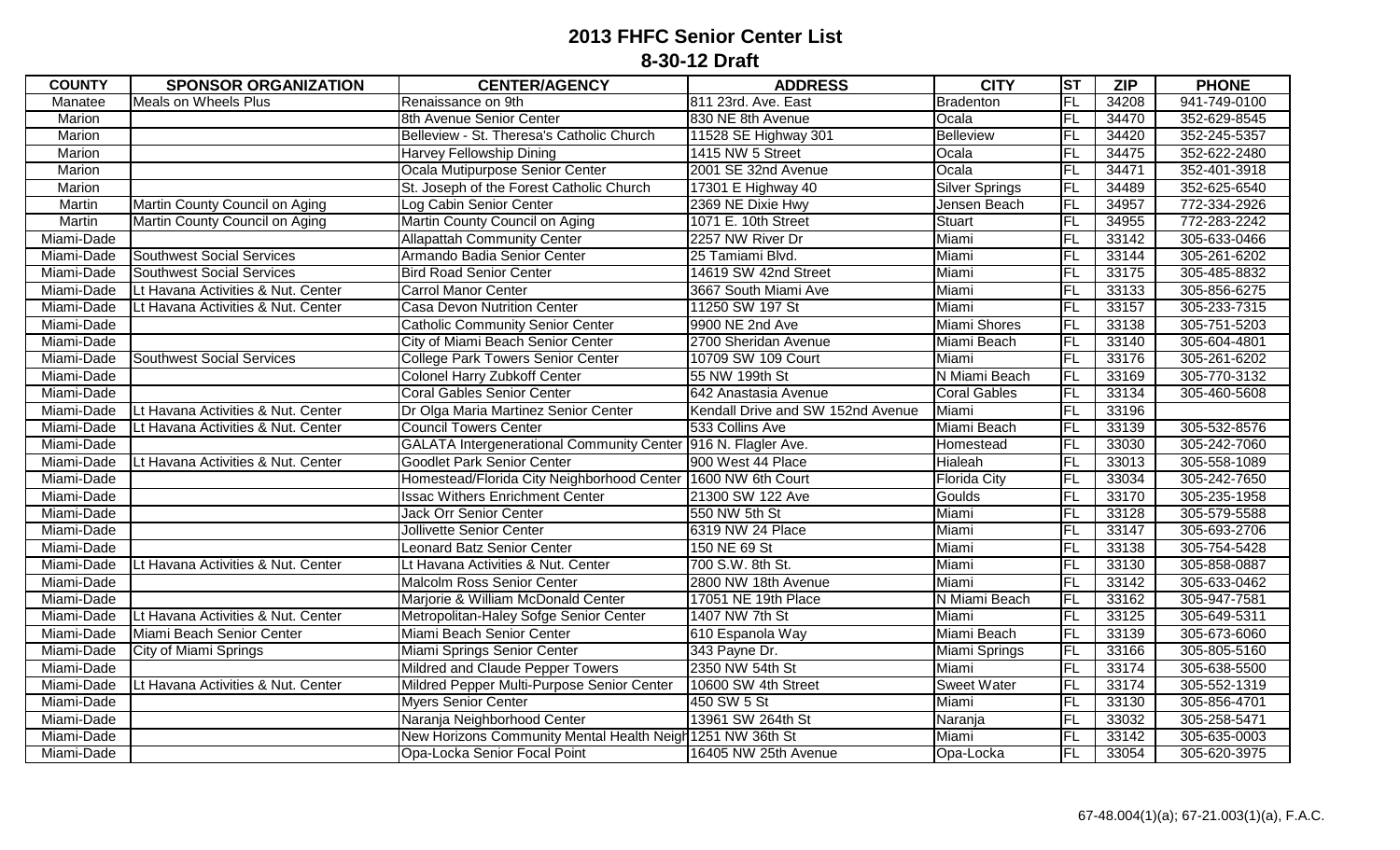| <b>COUNTY</b> | <b>SPONSOR ORGANIZATION</b>                 | <b>CENTER/AGENCY</b>                                                      | <b>ADDRESS</b>            | <b>CITY</b>          | <b>ST</b>      | <b>ZIP</b> | <b>PHONE</b> |
|---------------|---------------------------------------------|---------------------------------------------------------------------------|---------------------------|----------------------|----------------|------------|--------------|
| Miami-Dade    | Lt Havana Activities & Nut. Center          | Palm Towers Center-LHANC                                                  | 950 NW 95 St              | Miami                | FL             | 33150      | 305-836-1234 |
| Miami-Dade    |                                             | <b>Palmer House</b>                                                       | 1225 SW 107th Ave         | Miami                | FL             | 33174      | 305-221-9566 |
| Miami-Dade    | Lt Havana Activities & Nut. Center          | Rafael Villaverde Senior Center                                           | 700 SW 8th St             | Miami                | FL             | 33130      | 305-858-2610 |
| Miami-Dade    | Lt Havana Activities & Nut. Center          | Rebecca Tower                                                             | 150 Alton Road South      | Miami Beach          | FL             | 33139      | 305-672-3736 |
| Miami-Dade    | Lt Havana Activities & Nut. Center          | San Juan Bosco Church                                                     | 28 NW 13 Ave              | Miami                | FL             | 33125      | 305-649-6676 |
| Miami-Dade    | Lt Havana Activities & Nut. Center          | <b>Smathers Senior Center</b>                                             | 1040 SW 29 Court          | Miami                | FL             | 33135      | 305-643-4414 |
| Miami-Dade    |                                             | South Miami Center                                                        | 6701 SW 62nd Avenue       | Miami                | FL             | 33143      | 305-669-0712 |
| Miami-Dade    | Southwest Social Services                   | Southwest Social Services                                                 | 25 Tamiami Blvd.          | Miami                | FL             | 33144      | 305-261-5442 |
| Miami-Dade    | Lt Havana Activities & Nut. Center          | St. Dominic's Center                                                      | 5849 NW 7th st            | Miami                | FL             | 33126      | 305-264-3751 |
| Miami-Dade    | Lt Havana Activities & Nut. Center          | <b>Stella Maris</b>                                                       | 8683 Harding Avenue       | Miami Beach          | FL             | 33141      | 305-868-4020 |
| Miami-Dade    |                                             | <b>Stirrup Plaza Senior Center</b>                                        | 3150 Mundy St             | Miami                | FL             | 33133      | 305-443-9471 |
| Miami-Dade    | Southwest Social Services                   | Victoria Senior Center                                                    | 205 SW 114 Avenue         | Sweet Water          | FL             | 33174      | 305-552-8296 |
| Miami-Dade    |                                             | <b>Village of Key Biscayne Senior Services</b>                            | 88 West McIntyre Street   | Key Biscayne         | FL             | 33149      | 305-365-8953 |
| Monroe        |                                             | Dallas MacDonald/Big Pine Key Sr Center                                   | 380 Key Deer Blvd         | Big Pine Key         | FL             | 33043      | 305-872-3617 |
| Monroe        |                                             | Melvin Levitt Senior Center                                               | 535 33 St                 | Marathon             | FL             | 33051      | 305-743-3346 |
| Monroe        |                                             | <b>Plantation Key Senior Center</b>                                       | 88880 Overseas Highway    | <b>Plantaion Key</b> | FL             | 33070      | 305-852-7133 |
| Monroe        |                                             | <b>Truman School Nutrition Site</b>                                       | 1016 Georgia St           | <b>Key West</b>      | FL             | 33040      | 305-295-5166 |
| Nassau        | Nassau County Council on Aging              | Nassau County Council on Aging                                            | 1367 South 18th St        | Fernandina Beach     | FL             | 32034      | 904-261 0701 |
| Nassau        | City of Jacksonville Adult Services         | <b>Westside Senior Center</b>                                             | 37002 Ingham Road         | <b>Hilliard</b>      | FL             | 32046      | 904-261-0701 |
| Okaloosa      |                                             | Autumn House                                                              | 207 Hospital Drive        | Ft. Walton Beach     | FL             | 32547      | 850-833-9165 |
| Okaloosa      |                                             | Creative Senior Center of Ft. Walton Beach                                | 31 Memorial Parkway SW    | Ft. Walton Beach     | FL             | 32548      | 850-833-9587 |
| Okaloosa      |                                             | <b>Crestview Senior Center</b>                                            | 198 S. Wilson Street      | Crestview            | FL             | 32536      | 850-689-7807 |
| Okaloosa      | Valparaiso Senior Center                    | Valparaiso Senior Center                                                  | 268 Glenview Avenue       | Valparaiso           | FL             | 32580      | 850-833-9210 |
| Okeechobee    |                                             | Lottie Raulerson Senior Center                                            | 1019 W. South Park Street | Okeechobee           | FL             | 34972      | 863-462-5180 |
| Orange        |                                             | Fran Carlton Center                                                       | 11 North Forest Avenue    | Apopka               | FL             | 32703      |              |
| Orange        |                                             | L. Claudia Allen Senior Center                                            | 1840 Mable Butler Ave     | Orlando              | FL             | 32811      | 407-295-5722 |
| Orange        |                                             | <b>Maitland Senior Center</b>                                             | 345 South Maitland Avenue | Maitland             | FL             | 32751      | 407-539-6251 |
| Orange        | Marks Street Senior Rec. Complex            | Marks Street Senior Rec. Complex                                          | 99 East Marks Street      | Orlando              | FL             | 32803      | 407-245-1066 |
| Orange        | <b>Orange County Parks &amp; Recreation</b> | Renaissance Senior Center at South Econ Par 3800 S. Econlockhatchee Trail |                           | Orlando              | FL             | 32829      | 407-254-9091 |
| Orange        | William Beardall Senior Center              | William Beardall Senior Center                                            | 800 S. Delaney Ave        | Orlando              | FL             | 32801      | 407-246-2637 |
| Osceola       | Osceola County COA                          | Barney E. Veal Center                                                     | 700 Generation Point      | Kissimmee            | FL             | 34744      | 407-846-8532 |
| Osceola       | Osceola County COA                          | St. Cloud Senior Center                                                   | 3101 17th Street          | St. Cloud            | FL             | 34769      | 407-957-7392 |
| Palm Beach    | <b>Boynton Beach Senior Center</b>          | <b>Boynton Beach Senior Center</b>                                        | 1021 S. Federal Highway   | <b>Boynton Beach</b> | FL             | 33435      | 561-742-6569 |
| Palm Beach    |                                             | Howard & Sylvia Kaplan Comm. Center                                       | 3151 N. Military Trail    | West Palm Beach      | F <sub>L</sub> | 33409      | 561-689-7700 |
| Palm Beach    | P.B.C. Div. of Senior Services              | <b>Mid County Senior Center</b>                                           | 3680 Lake Worth Rd.       | Lake Worth           | FL             | 33461      | 561-357-7100 |
| Palm Beach    | P.B.C. Div. of Senior Services              | <b>North County Senior Center</b>                                         | 5217 Northlake Blvd.      | Palm Beach Garden FL |                | 33418      | 561-694-5435 |
| Palm Beach    |                                             | Ruth Rales Jewish Family Service                                          | 21300 RCB Blvd            | <b>Boca Raton</b>    | FL             | 33428      | 561-852-3333 |
| Palm Beach    | The Volen Center                            | The Volen Center                                                          | 1515 W. Palmetto Park Rd. | Boca Raton           | FL             | 33486      | 561-395-8920 |
| Palm Beach    | P.B.C. Div. of Senior Services              | <b>West County Senior Center</b>                                          | 2916 State Road #15       | <b>Belle Glade</b>   | FL             | 33430      | 561-996-4818 |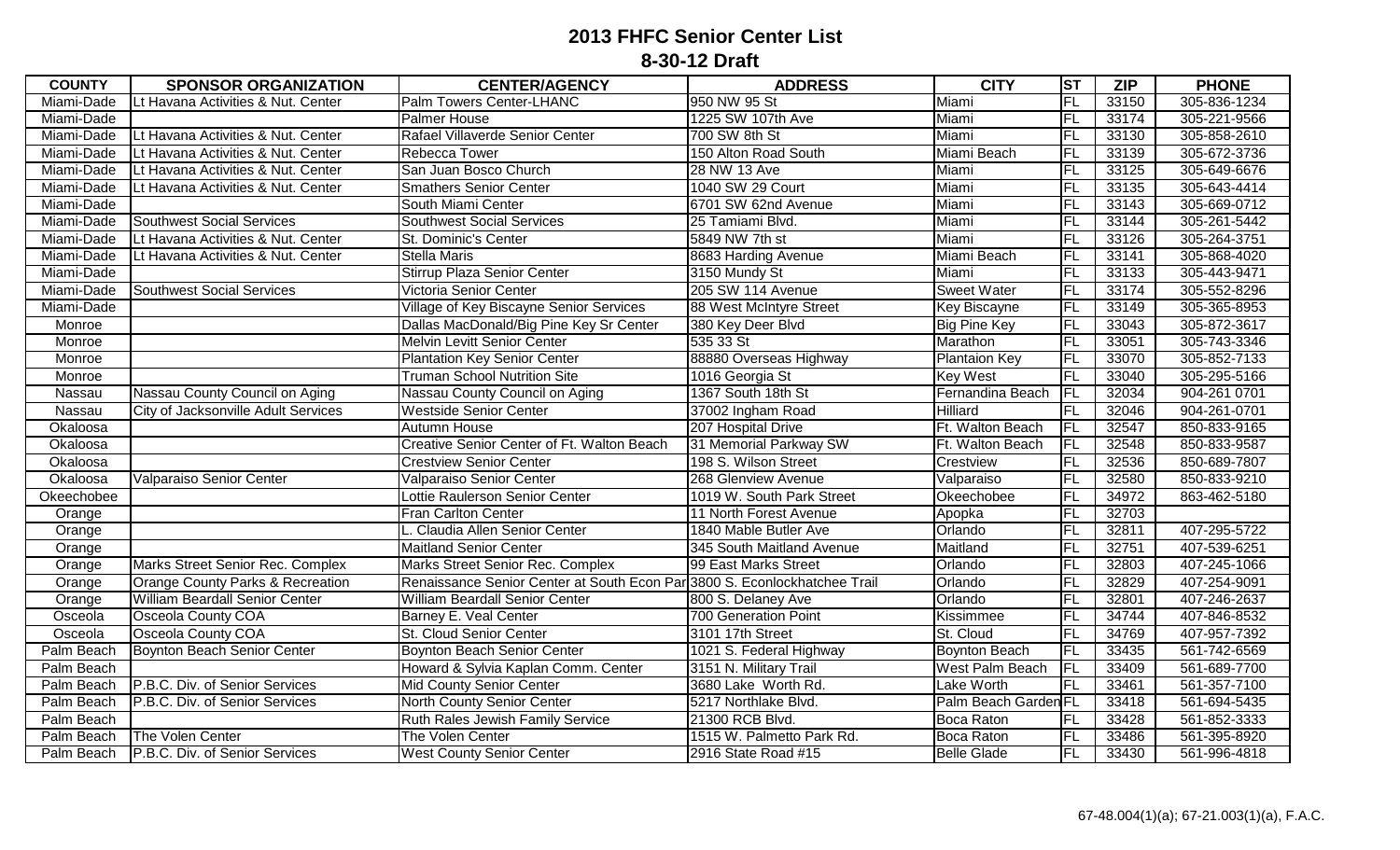| <b>COUNTY</b> | <b>SPONSOR ORGANIZATION</b>             | <b>CENTER/AGENCY</b>                                                                                        | <b>ADDRESS</b>               | <b>CITY</b>            | ST             | <b>ZIP</b> | <b>PHONE</b> |
|---------------|-----------------------------------------|-------------------------------------------------------------------------------------------------------------|------------------------------|------------------------|----------------|------------|--------------|
| Palm Beach    | <b>Weisman Delray Community Center</b>  | Ruth Rales Jewish Family Service                                                                            | 7091 West Atlantic Avenue    | Delray Beach           | FL             | 33446      | 561-558-2100 |
| Pasco         | <b>CARES</b>                            | <b>Claude Pepper Senior Center-CARES</b>                                                                    | 6640 Van Buren St.           | New Port Richey        | FL             | 34653      | 727-844-3077 |
| Pasco         | <b>Crescent Enrichment Center-CARES</b> | <b>Crescent Enrichment Center-CARES</b>                                                                     | 13906 South Fifth Street     | Dade City              | FL             | 33525      | 352-518-9300 |
| Pasco         | <b>Elfers Senior Center-CARES</b>       | <b>Elfers Senior Center-CARES</b>                                                                           | 4136 Barker Drive            | <b>Elfers</b>          | FL             | 34680      | 727-847-1290 |
| Pasco         |                                         | Hudson-Bayonet Point Enrch. Center-CAREHudson-Bayonet Point Enrch. Center-CARES   12417 Clock Tower Parkway |                              | Hudson                 | FL             | 34667      | 727-863-6868 |
| Pasco         | <b>Phil Mishkin Center-CARES</b>        | <b>Phil Mishkin Center-CARES</b>                                                                            | 7505 Rottingham Road         | Port Richey            | FL             | 34668      | 727-862-9291 |
| Pasco         | Zephyrhills Senior Center-CARES         | Zephyrhills Senior Center-CARES                                                                             | 5320 1st Street              | Zephyrhills            | FL             | 33542      | 813-788-0471 |
| Pinellas      | City of Clearwater                      | The Aging Well Center                                                                                       | 1501 North Belcher Road      | Clearwater             | FL             | 33765      | 727-724-3070 |
| Pinellas      |                                         | <b>Bethlehem Center</b>                                                                                     | 10895 Hamlin Blvd            | Largo                  | FL             | 33774      | 727-596-9394 |
| Pinellas      | City of Seminole                        | City of Seminole                                                                                            | 9100 113th Street            | Seminole               | FL             | 33772      | 727-391-8345 |
| Pinellas      |                                         | Dunedin/Dr. William Hale Senior Center                                                                      | 330 Douglas Avenue           | Dunedin                | FL             | 34698      | 727-298-3299 |
| Pinellas      | <b>Enoch Davis Center</b>               | <b>Enoch Davis Center</b>                                                                                   | 1111 18th Ave. South         | St. Petersburg         | F <sub>L</sub> | 33705      | 727-893-7134 |
| Pinellas      | Golda Meir Kent Jewish Center           | Golda Meir Kent Jewish Center                                                                               | 2010 Greenbriar Blvd.        | Clearwater             | <b>FL</b>      | 33763      | 727-736-1494 |
| Pinellas      | <b>Gulfport Senior Center</b>           | <b>Gulfport Senior Center</b>                                                                               | 5501 27th Ave. S.            | Gulfport               | FL             | 33707      | 727-893-2237 |
| Pinellas      | <b>Largo Community Center</b>           | <b>Largo Community Center</b>                                                                               | 65 4th St NW                 | Largo                  | FL             | 33770      | 727-518-3131 |
| Pinellas      | Palm Harbor Senior Center               | Palm Harbor Senior Center                                                                                   | 1500 16th. St.               | Palm Harbor            | FL             | 34683      | 727-771-6000 |
| Pinellas      | Pinellas Park Senior Center             | <b>Pinellas Park Senior Center</b>                                                                          | 7625 59th Street North       | Pinellas Park          | FL             | 33781      | 727-541-0776 |
| Pinellas      |                                         | Seminole Community Center                                                                                   | 268 Glenview Avenue          | Valparaiso             | FL             | 32580      | 850-897-4810 |
| Pinellas      | <b>Senior Center Services</b>           | Seymour-Bell Senior Social Center                                                                           | 1204 Rogers St.              | Clearwater             | FL             | 33756      | 727-442-8104 |
| Pinellas      | <b>Sunshine Senior Center</b>           | <b>Sunshine Senior Center</b>                                                                               | 330 5th St. N.               | St. Petersburg         | FL             | 33701      | 727-893-7190 |
| Pinellas      | <b>Tarpon Springs Community Center</b>  | <b>Tarpon Springs Community Center</b>                                                                      | 400 S. Walton Ave.           | <b>Tarpon Springs</b>  | FL             | 34689      | 727-942-5628 |
| Polk          |                                         | <b>Bartow Multipurpose Center</b>                                                                           | 615 N. Jackson St.           | Bartow                 | FL             | 33830      | 863-534-0393 |
| Polk          |                                         | Lake Morton Senior Center                                                                                   | 803 East Palmetto Street     | Lakeland               | FL             | 33801      | 863-687-2980 |
| Polk          |                                         | Lake Wales Senior Center                                                                                    | 129 Stuart Avenue E.         | Lake Wales             | FL             | 33853      | 813-678-0662 |
| Polk          | <b>Mulberry Senior Center</b>           | <b>Mulberry Senior Center</b>                                                                               | 301 NE 5th Street            | Mulberry               | FL             | 33860      | 863-425-1523 |
| Putnam        |                                         | Edgar Johnson Senior Center                                                                                 | 3218 Crill Avenue            | Palatka                | FL             | 32177      | 386-328-2547 |
| Santa Rosa    |                                         | <b>Holley-Navarre Senior Association</b>                                                                    | 8476 Gordon Goodin Lane      | Navarre                | FL             | 32566      | 850-936-1644 |
| Santa Rosa    |                                         | Jay Senior Center                                                                                           | 4088 Mart Jernigan Road      | Jay                    | FL             | 32565      | 850-675-0810 |
| Santa Rosa    |                                         | <b>Milton Senior Center</b>                                                                                 | 5918 Carroll Road            | Milton                 | FL             | 32570      | 850-983-4590 |
| Sarasota      | Senior Friendship Center, Inc.          | Senior Friendship Center - Venice                                                                           | 2350 Scenic Drive            | Venice                 | FL             | 34293      | 941-493-3065 |
| Sarasota      | Senior Friendship Center, Inc.          | Senior Friendship Center, Inc.                                                                              | 1888 Brother Geenen Way      | Sarasota               | FL             | 34236      | 941-955-2122 |
| Seminole      | Casselberry Multi-Purpose Senior Center | Casselberry Multi-Purpose Senior Center                                                                     | 200 North Tripplett Lake Dr. | Casselberry            | FL             | 32707      | 407-696-5122 |
| Seminole      | Lake Mary Senior Center                 | Lake Mary Senior Center                                                                                     | 911 Wallace Court            | Lake Mary              | FL             | 32746      | 407-585-1466 |
| Seminole      | <b>Sanford Senior Center</b>            | <b>Sanford Senior Center</b>                                                                                | 401 E. Seminole Blvd.        | Sanford                | F <sub>L</sub> | 32771      | 407-688-5129 |
| Seminole      | White Springs Service Center            | White Springs Service Center                                                                                | 21 S. Edgeman Dr.            | <b>Winter Spriings</b> | FL             | 32708      | 407-322-5353 |
| Seminole      | <b>City of Winter Springs</b>           | Winter Springs Senior Center                                                                                | 400 North Edgemon Avenue     | <b>Winter Springs</b>  | F <sub>L</sub> | 32708      | 407-327-4031 |
| St. Johns     | St. Johns County Council on Aging       | St. Johns County Coastal Community Center                                                                   | 180 Marine Street            | St. Augustine          | FL             | 32084      | 904-209-3700 |
| St. Johns     | St. Johns County Council on Aging       | St. Johns County Palm Valley                                                                                | 148 Canal Blvd               | Ponte Vedra Beach FL   |                | 32082      | 904-280-3233 |
| St. Johns     | St. Johns County Council on Aging       | The Players Community Senior Center                                                                         | 175 Landrum Lane             | Ponte Vedra Beach FL   |                | 32080      | 904-280-3233 |